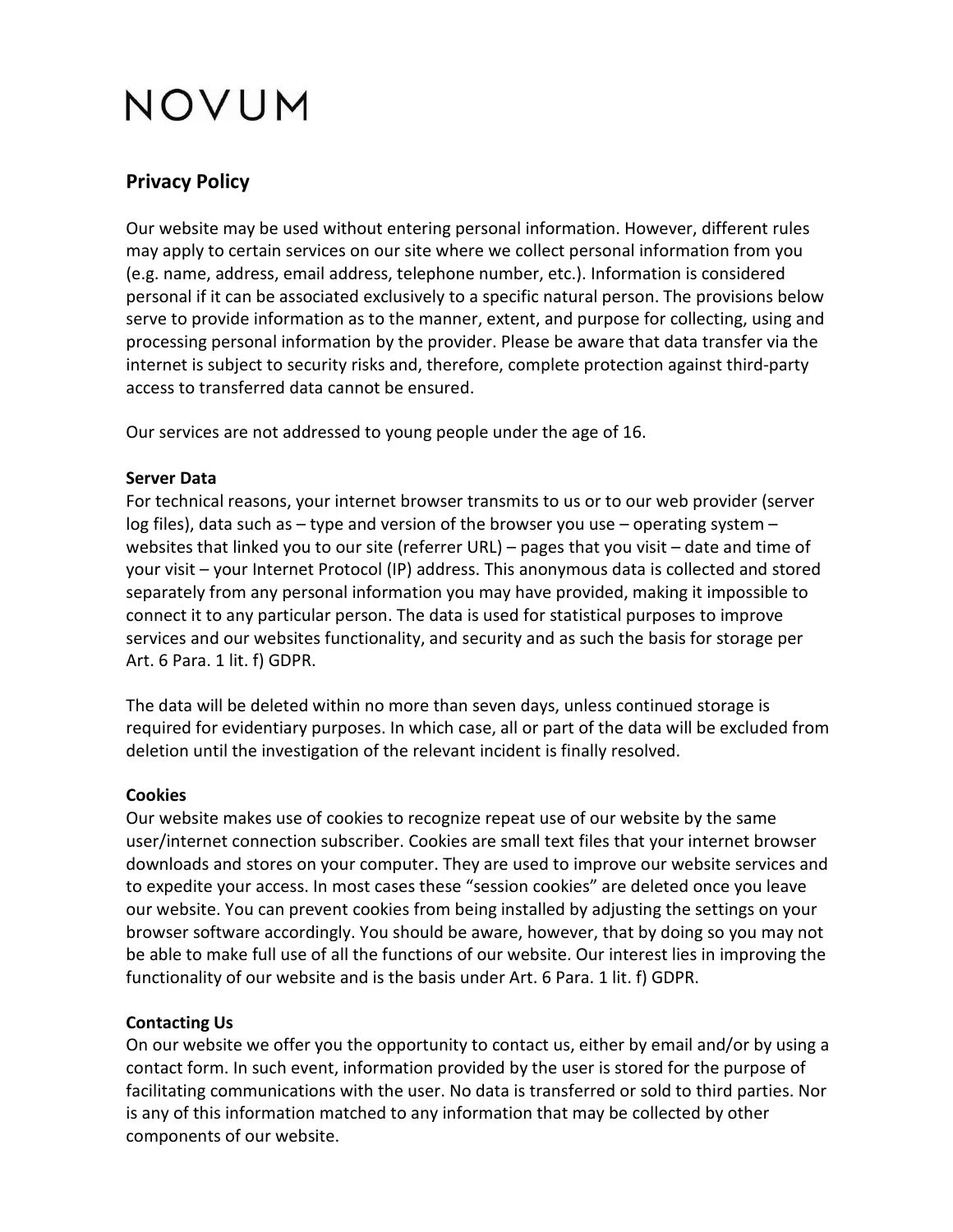# NOVUM

The legal basis for this data processing is Art. 6 Para. 1 lit. b) GDPR.

Your data will be deleted once we have fully answered your inquiry and there is no further legal obligation to store your data, such as if an order or contract resulted therefrom.

### **Publication of Vacancy Announcements / Job Applications**

We electronically collect and process your application data for the purpose of completing the application process.

The legal basis for this processing is §26 Para. 1 S. 1 BDSG in conjunction with Art. 88 Para. 1 GDPR.

If your application results in the conclusion of an employment contract, the data collected from you may be stored in your personnel file for purposes of normal organizational and administrative processes in compliance with appropriate legal requirements.

The legal basis for this processing is §26 Para. 1 S. 1 BDSG in conjunction with Art. 88 Para. 1 GDPR.

Upon rejection of your application, data you have provided is deleted within two months. This does not apply in such instances where, due to legal requirements (such as any burden of proof obligations stipulated by law) a longer storage period is necessitated.

In this case, the legal basis is Art. 6 Para. 1 lit. f) GDPR and §24 Para. 1 No. 2 BDSG. Our legitimate interest lies in any legal defense we may have to mount.

### **Newsletter**

Our website offers you the opportunity to subscribe to a newsletter. To receive the newsletter, we require a valid email address. We may review the email address you provide for the purpose of determining whether you are in fact the owner of the email address provided. The data collected is used solely for the purpose of receiving a newsletter. None of this information matched to any information that other components of our website may collect. You may cancel your subscription to the newsletter at any time by unsubscribing or notifying us

The legal basis for this is Art. 6 Para. 1 lit. a) GDPR and Art. 7 Para. 3 GDPR with future effect.

### **The rights of users and data subjects**

With regard to the data processing users and data subjects have the right